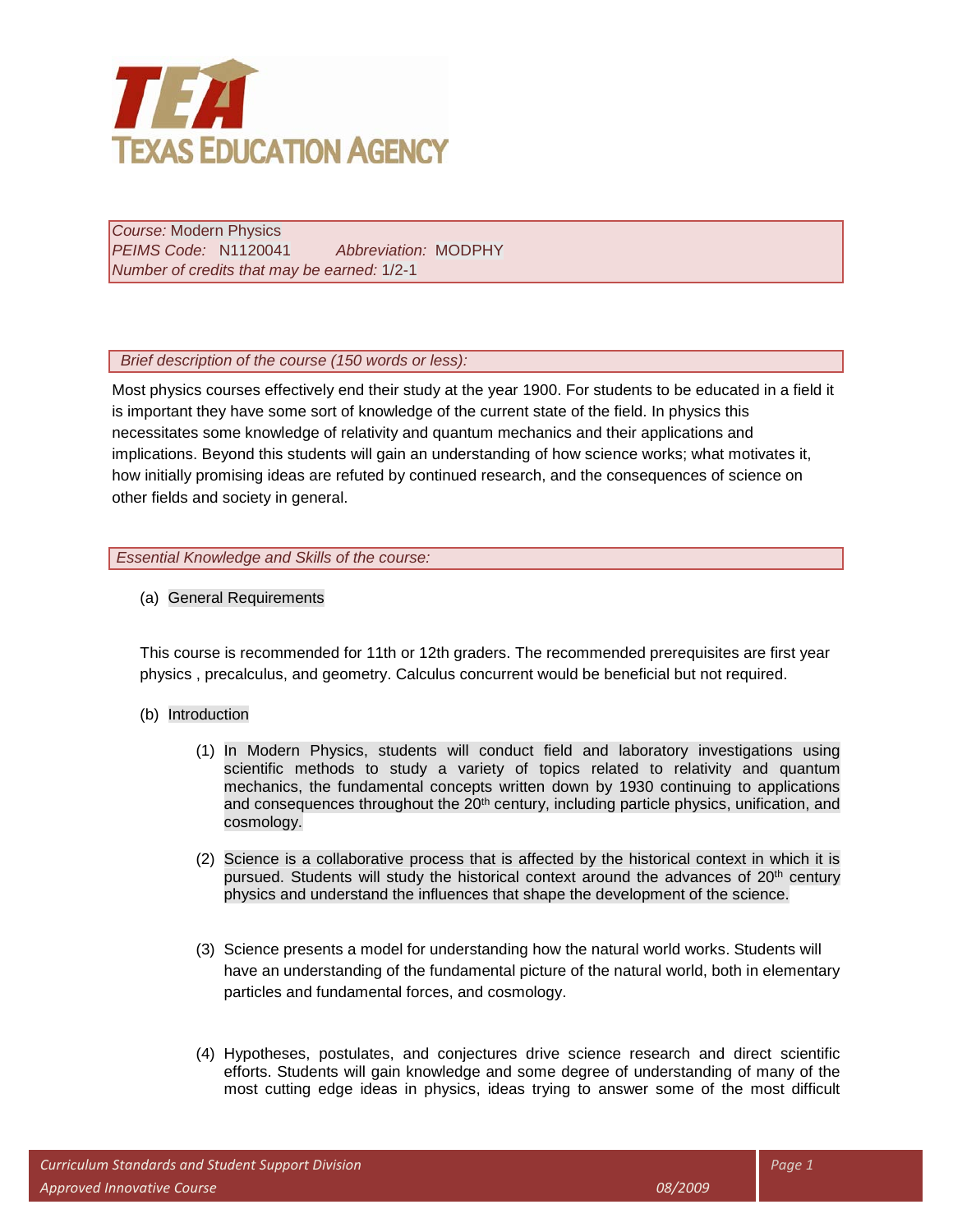

unanswered questions. Examples include but are not limited by string theory, loop quantum gravity, etc., understanding their promises as well as limitations.

- ( c ) Knowledge and Skills
	- (1) Scientific Processes. The student, for at least 40% or the time, conducts field and laboratory investigations using safe, appropriate scientific practices, planning experimental procedures, making quantitative measurements, and interpreting and evaluating data to reach and communicate valid conclusions.
	- (1) Science Concepts. The student is expected to understand the historical context of research leading to special relativity. The student is expected to demonstrate:
		- (a) the historical basis and result of the Michelson-Morley experiment;
		- (b) the conflict between the Galilean Transformation and Maxwell's Equations; and
		- (c) the concept of the aether and preferred frames of reference.
	- (2) Science Concepts. The student is expected to identify the basic postulates, and demonstrate the consequences of special and general relativity including the quantitative effects on space and time. The student is expected to:
		- (a) demonstrate length contraction, time dilation, lorentz transformations, gravitational redshift, Doppler effect; and
		- (b) demonstrate the Equivalence Principle, bending of space and time, and other consequences of general relativity.
	- (3) Science Concepts. The student is expected to understand the historical context of research leading to the first quantum ideas. The student is expected to:
		- (a) describe photoelectric effect, blackbody radiation, and the models of the atom; Thomson, Rutherford, and Bohr.
	- (4) Science Concepts. The student is expected to analyze historical experimental data relating to emission spectra and evaluate the strengths and weakness of various atomic models designed to explain the spectra, including the advent of the four quantum numbers.
	- (5) Science Concepts. The student is expected to analyze the development of the concept of wave-particle duality. The student is expected to:
		- (a) understand de Broglie's relations, Compton effect;
		- (b) know Heisenberg's Uncertainty Principle;
		- (c) describe both Schrödinger's Equation and Heisenberg's Matrix Mechanics;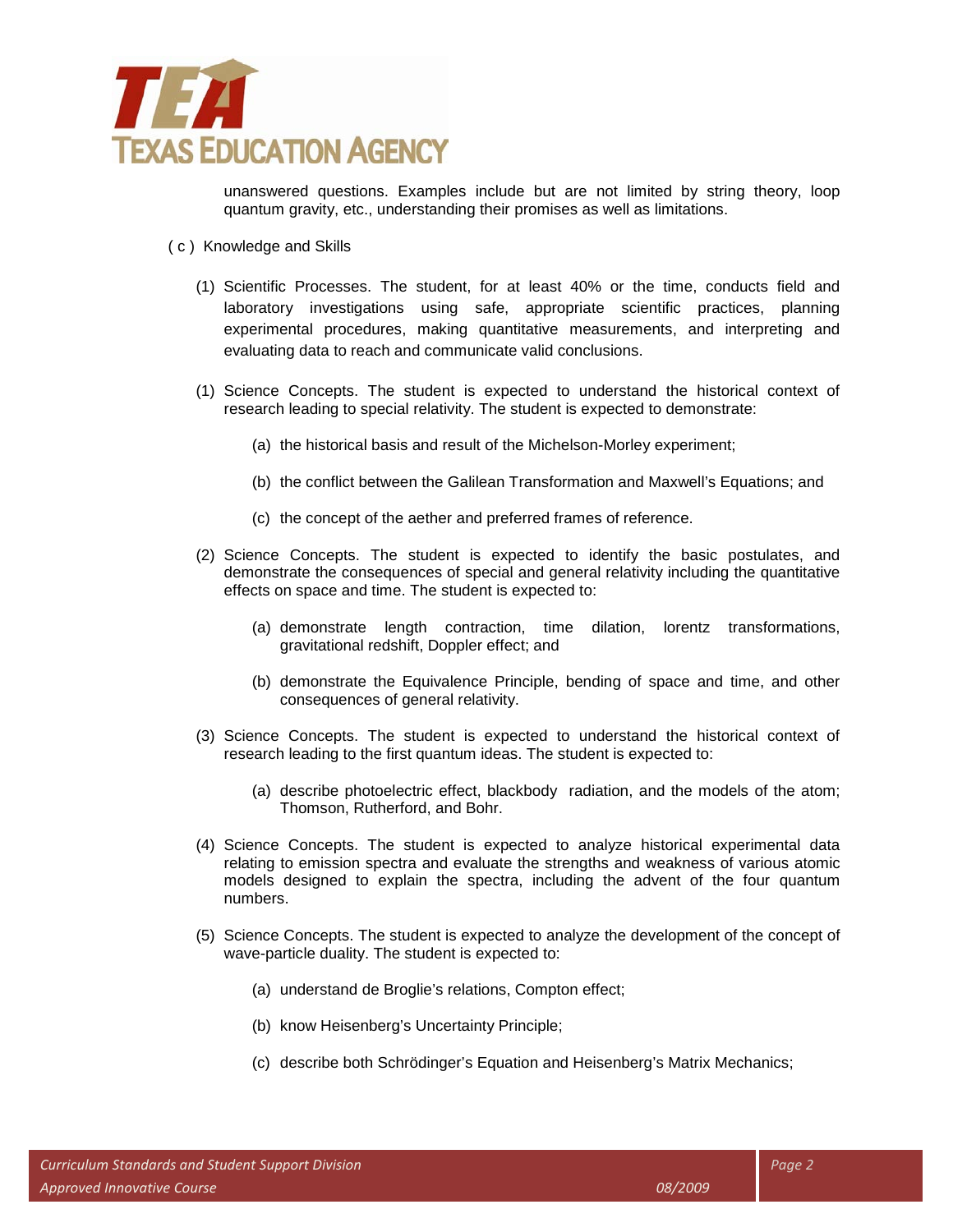

- (d) demonstrate solutions to the Schrödinger Equation for simple cases; infinite square well, finite square well, and harmonic oscillator; and
- (e) evaluate the results for the hydrogen atom.
- (6) Science Concepts. The student is expected to identify the applications of quantum mechanics to technologies; including electrical conductivity, superconductivity, semiconductors, and newer nanotechnologies.
- (7) Science Concepts. The student is expected to identify the historical context for our theoretical understanding of fundamental forces and elementary particles and demonstrate the classification and properties of the fundamental elementary particles, various models of unification of the forces, and the workings of the standard model.
- (8) Science Concepts. The student is expected to identify and analyze current knowledge in cosmology, including the expansion of the universe, the big bang, time scale of the evolution and fate of the universe, and size and geometry of the universe.
- (9) Science Concepts. The student is expected to identify and describe fields at the forefront of contemporary physics, including string theory, various competing paths toward unification, and complexity and chaos theory.

### *Description of the specific student needs this course is designed to meet:*

The student will benefit in three ways. First and most important a much more sophisticated level of understanding of physical science will be achieved which will benefit the student in physics, chemistry, and many engineering fields in future study. Second, the student will see an incredible array of mathematical applications in science that aren't found in any other high school science course. Third, the student will further their familiarity with research in science, both in universities and industry.

### *Major resources and materials to be used in the course:*

The course will draw from several texts, periodical literature, web-based sources, and individual student research of various sources. 40% of the coursework will be devoted to laboratory investigations, including traditional lab work, virtual investigations, and survey of current research from the physics community, when appropriate. Also guest lectures from university professors or attendance at lectures and symposiums will be encouraged.

#### *Required activities and sample optional activities to be used:*

Several components will make up the coursework. 1) Traditional text sources and exercises. 2) Lab work and student research of historical and current physics research. 3) Student papers and in-class presentations on various topics. 4) A student journal of readings and personal reflections of academic progress.